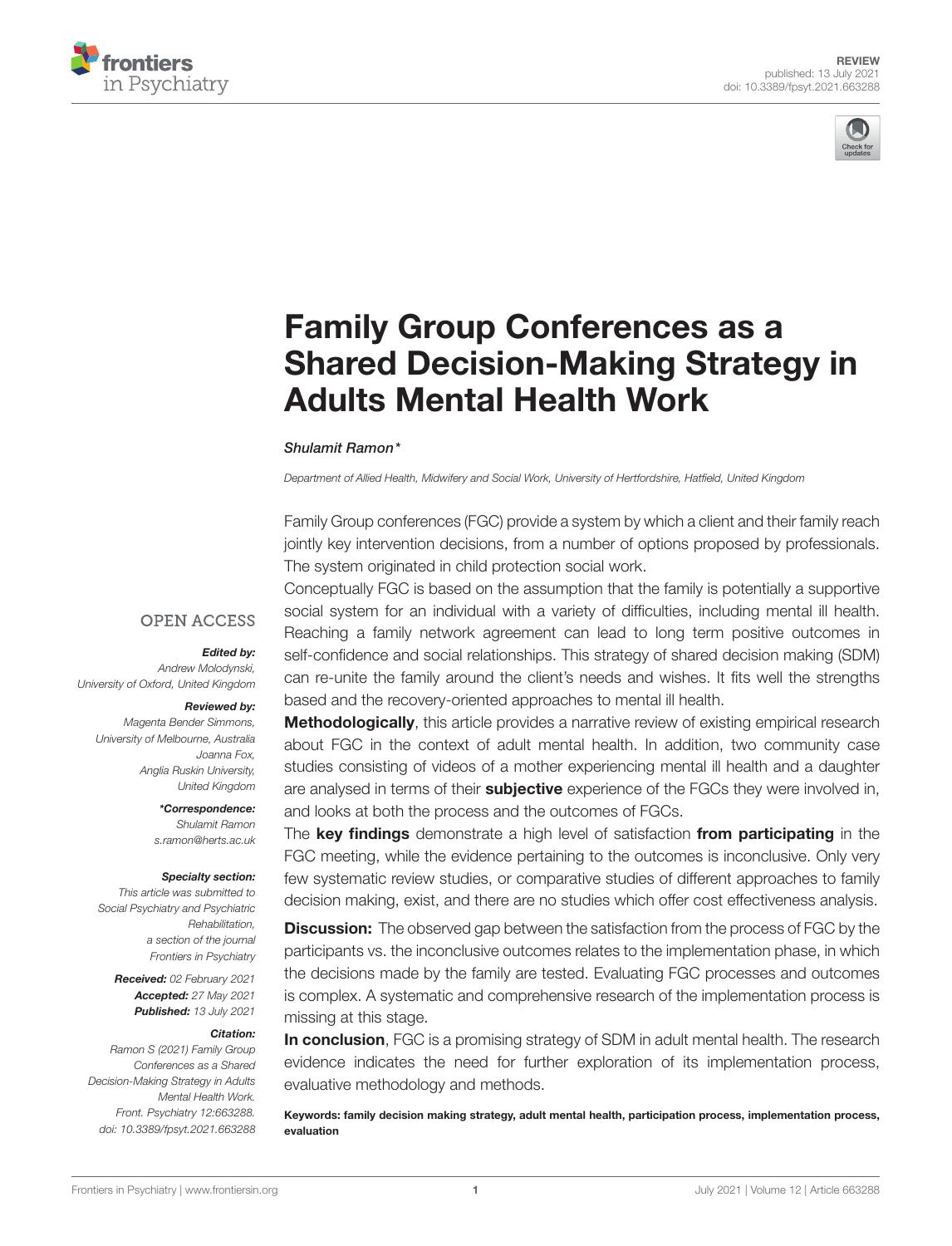# INTRODUCTION

This narrative review is aimed to respond to the following questions:

- 1. What is FGC and what does it offer to adults facing mental ill health challenges and their families?
- 2. Is FGC a shared decision making strategy?
- 3. Key existing empirical research on FGC with this group of adults
- 3.i. Methodology and methods
- 3.ii. Key findings concerning processes
- 3.iii. Key findings concerning outcomes
	- 4. Future challenges for researching FGC with this group.

# **BACKGROUND**

FGC (Family Group Conferences) or FGDM (Family group decision making; its Dutch name) is a system in which key care issues of an individual are sorted out by calling a family meeting to reach jointly relevant decisions and their implementation action plan. The strategy was developed initially in New Zealand, as part of an attempt to reduce the increasing number of Maori children taken into care, roughly based on the Maori's problem solving strategy by a meeting of their elders, to which relevant others are invited too [\(1\)](#page-7-0). FGC has been practiced in social care, especially in the context of child protection, across English-speaking countries, but also in other countries (such as the Netherlands) and with other issues, such as mental health [\(2\)](#page-7-1), restorative justice (Restorative Works 2019 Year Review), adults of working age and older people's domestic abuse [\(3\)](#page-7-2). Edwards and Parkinson's [\(4\)](#page-7-3) book provides an overview of FGC in different areas. A key aim of this article is to examine the shared decision- making (SDM) component of FGC with adults experiencing mental ill health, its process and outcomes through analysing the existing evidence from empirical studies of FGC with this group.

SDM is by now more widely perceived as a useful component of supporting this group, alongside a greater emphasis on the contribution of family members (some of whom are acting as informal carers). Therefore, we need to ask how productive and satisfactory are the FGC process and outcomes from the perspectives of the index client, family members, and service providers.

The unique features of FGC include:

- 1. Professionals (often social workers, but not necessarily so) working with the family have a key role in suggesting the FGC, proposing potential solution scenarios that are likely to resolve the difficulties faced by the index client and the family for the family group to consider, and to map the support for the implementation of the agreed plan proposed by the family at the end of the initial FGC meeting.
- 2. A professional service provider initiates the request to offer an FGC and appoints an independent co-ordinator. The coordinator is central to preparing the family meeting, recruiting different family members to participate in the meeting, at times in the context of enduring poor relationships which raise

doubts about the option of finding a shared solution. The coordinator's withdrawal after the preparatory phase signals to the family the trust in its ability to select a valid solution and an effective implementation plan.

- 3. Empowering the family and the index client by giving them the opportunity through the FGC to reach key shared decisions concerning the index client's future and the contribution of family members to the implementation plan.
- 4. The ability of the family to come up with an agreed plan within one meeting, despite past strained relationships, functioning difficulties, and doubts concerning the future.
- 5. Advocates for people who could not come, or who were reluctant to do so, may join the family meeting at the request of the person they are advocating for.
- 6. The key role of follow up meetings (usually 1–2 within 3–12 months) to ensure the implementation of the plan.

This model is attractive in terms of its potential to secure positive effect, thus saving efforts, time, funding, reducing and resolving difficulties which significantly affect family members' lives. There are variations between different countries as to whether co-ordinators are independent professionals (e.g., UK) or prominent community members who are not professionals (e.g., the Netherlands), whether the professional who proposed potential solutions scenarios joins the meeting for the phase of explaining the scenarios or just provides a written summary, and proceedings as to what to do when the index client refuses to attend the meeting and/or its evaluation.

# CONCEPTUAL FRAMEWORK

The FGC strategy combines more than one conceptual strand. The family is understood to be a social network likely to be supportive of individual members facing difficulties which impede their functioning. The FGC has been constructed to enable families to do so with a specific significant problem. It is expected that family members who do not act as carers would be asked to invest time and energy in supporting the index client. Existing evidence that carers' psychological, physical and economic viability might be negatively impacted by being a carer lands support to this request.

The view of the family as a system, in which each individual depends on the whole family, is an integral part of the underlying assumptions of the approach. Any positive change is significant in contributing to the reduction of tension within the family system, even if the index client does not return to a good level of functioning.

Different cultures vary in the place and power given to families. Hence cultural competence in FGC needs to be secured prior to applying it to each culture. The article by Barn and Das [\(5\)](#page-7-4) provides a useful contribution concerning this theme. The authors highlight that in order to prevent the othering of the members of a minority group who may also be unsure of an initiative that comes from the majority's culture. Cultural competence requires knowledge of the history and culture of the group the family comes from, their preferences concerning issues such as the place of elders, use of language, and type of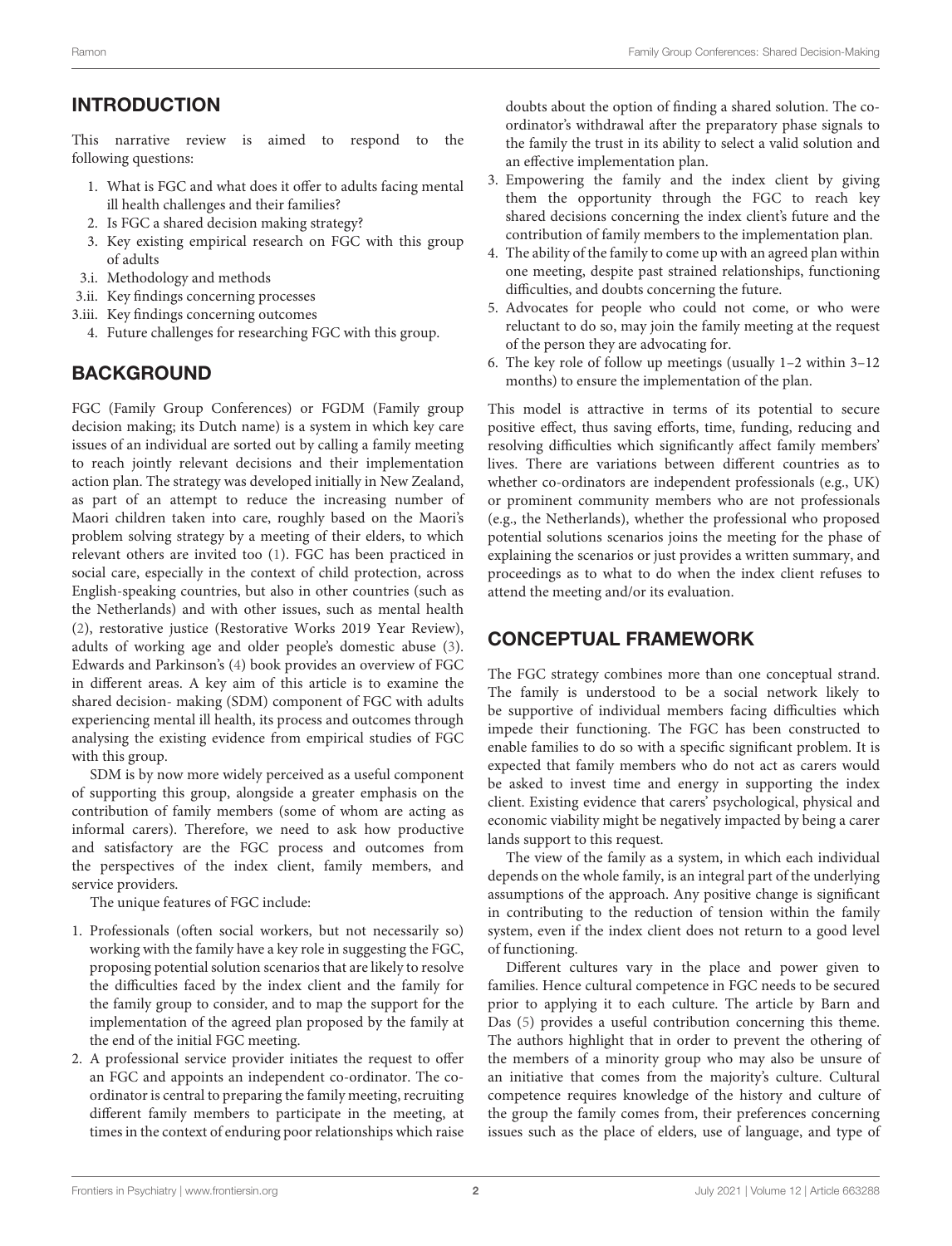food preferred to be served in the family meeting. Barn and Das conducted an empirical research into how 12 managers and 8 co-ordinators of FGC projects in London approached this issue, collecting the evidence from a focus group and profile questionnaires. The findings highlighted that the participants attempt to find out at the referral point what is the cultural background, and then aim to provide ethnic matching, and if possible also matching in terms of language, gender and religion. If necessary, they pare co-ordinators with interpreters, and have bi-lingual co-ordinators.

### Attention to Mental Ill Health Challenges Within FGC With Adults

FGC is based on the assumption that in principle the family and its dynamics can be a powerful tool for reaching key decisions concerning its members and in implementing these decisions. It is furthermore assumed that these two components play a part even when one member of the family, or more than one, has experienced difficulties, such as mental ill health challenges. Shame, guilt, blame, bitterness, and unhappiness, typify the experience of many service users and their family members/carers where an identified mental ill health difficulty exists [\(6\)](#page-8-0).

### Contextualising SDM and FGC in the Current Mental Health System

The development of community mental health services, and the considerable reduction in the place of institutionalised care for people experiencing mental ill health that has taken place gradually since the second half of the twentieth century, highlighted the fact that this group does not need to be segregated from society [\(7\)](#page-8-1). With the success of rehabilitative options, such as being in employment [\(8\)](#page-8-2), came also a re-evaluation of the abilities of members of this group.

Since the 1960s it is largely accepted that a mental health crisis has the potential to provide an opportunity to develop positive new options, hence need not be perceived only as harmful [\(9\)](#page-8-3). This perspective relates to the definition of a crisis as an imbalance between arising difficulties and the resources necessary for resolving them [\(9\)](#page-8-3). The strengths of the person, and of their family members, are part of these resources.

This logic has been taken further in the more recently developed concept of Posttraumatic Growth [\(10\)](#page-8-4) which has highlighted that Posttraumatic Stress Disorder is not an end point, and that identifying positive lessons in traumatic experiences is both possible and desirable [\(11\)](#page-8-5). It can also be acquired through a learning process with providers trained specifically to mentor the process of applying PTG, called Expert Companions [[\(10\)](#page-8-4), p. 141–146].

# The Recovery and the Strengths Approaches

The recovery approach to mental ill health came to the fore in the late 1990s and has continued to develop since. It postulates that people can lead a meaningful life with and beyond their mental ill health condition [\(12\)](#page-8-6). This implies that even if some of their symptoms continue to be present, they still can have a meaningful life with psychosocial support, thus calling for an emphasis on care instead of cure. Existing empirical evidence supports this perspective, which has become a formal policy in many countries [\(13\)](#page-8-7). The unprecedented element of the recovery approach has been the fact that it was initiated by people with the lived experience of mental ill health who rebelled against the prevailing medical model [\(14\)](#page-8-8), who were joined later by some professionals from all disciplines.

The strengths approach [\(15\)](#page-8-9) was developed initially in social work, and is by now accepted as an integral component of mental health recovery by all mental health disciplines. It highlights that having difficulties in mental health functioning does not mean losing all abilities, inclusive that of social interaction. The need for a more nuanced assessment of strengths alongside problem areas, the role of motivation to use abilities that have become hidden, and the need to reduce social stigma are emphasised in this approach. Elements of the strengths approach, such as personal efficacy and social capability, are also referred to as social capital [\(16,](#page-8-10) [17\)](#page-8-11) which includes all personally owned resources. The role of informal carers, who are usually family members, has also became more central in the changing mental health system [\(18\)](#page-8-12).

The lessons learned from these conceptual and practiceoriented developments have highlighted the value of experiential knowledge in understanding mental ill health, the impact of specific interventions in this field, the value of mutual support, and the potential of enhanced self-management, alongside learning from scientifically based knowledge which professional providers bring.

The recognition of the positive contribution of experiential knowledge is also exemplified in the development of peer support work in a number of countries [\(19](#page-8-13)[–21\)](#page-8-14). Peers are people who are utilising their own mental health experiential knowledge as a key component in providing valuable support to other people/peers who experience mental ill health.

# Shared Decision Making (SDM)

SDM entails the contributions of both experiential and scientific knowledge as a method of establishing a process in which key intervention decisions, including medication management as well as psychosocial interventions [\(8,](#page-8-2) [22\)](#page-8-15), are reached in mental health practice jointly between experts by experience (i.e. service users) and service providers. Respectful and trusting relationships between service users and providers [\(23\)](#page-8-16) are necessary conditions for this achievement. SDM calls for attitudinal change by both clinicians and service users, in which sharing experiential knowledge is recognised as a central asset, alongside moving away from the notion that the clinician knows best. Beyond sharing information there is a need for service users to learn to evaluate the information given and to know where to find further information if necessary, as well as to acquire sufficient confidence to present their preferences usefully and convincingly [\(24\)](#page-8-17). Available decision making aids enable service users and relevant others to understand better the process and to consider their preferred intervention [\(25\)](#page-8-18).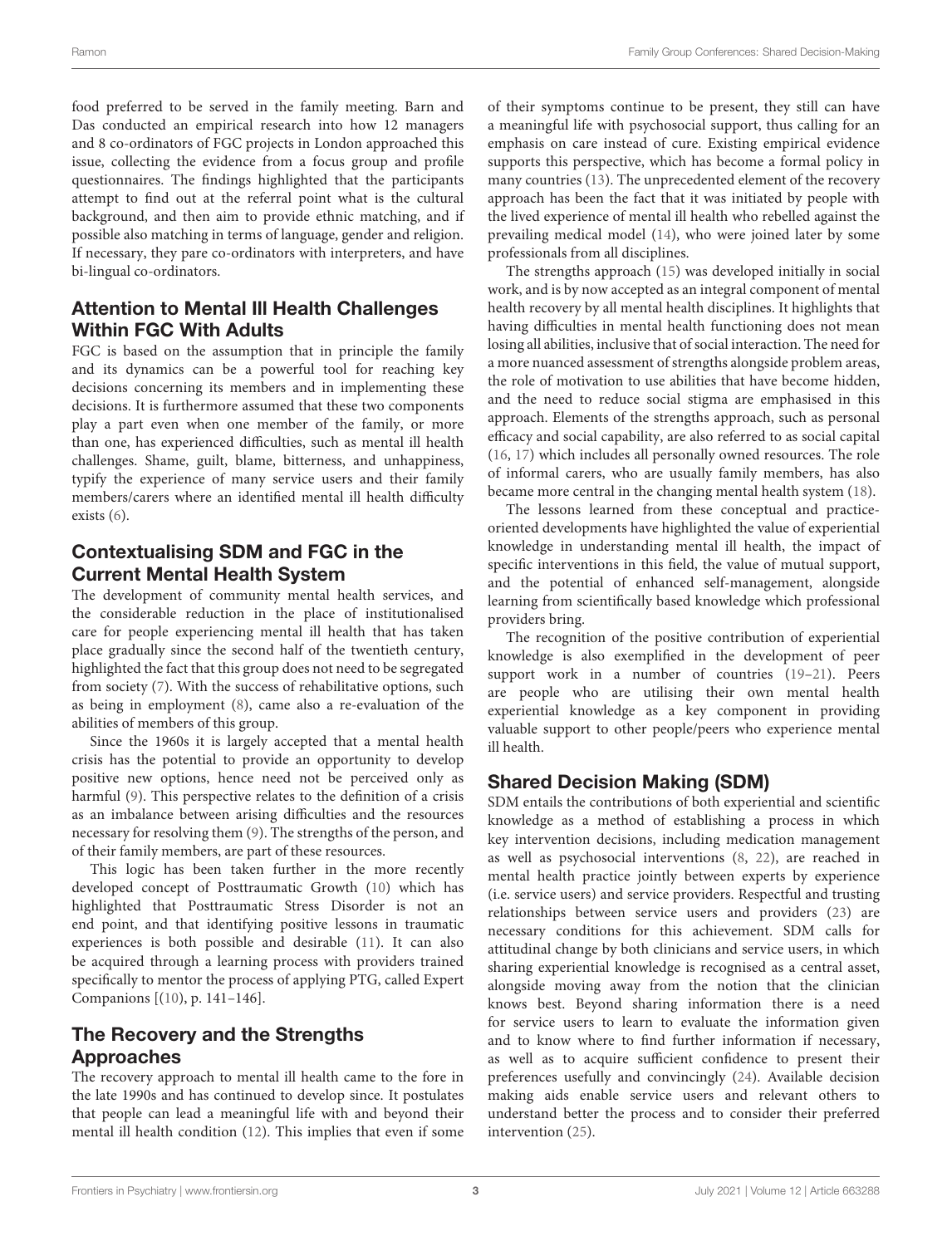There are differences in the ways SDM is practiced in the extent to which experts by experience are engaged as co-leading training on SDM and supporting service users in the process of SDM [\(21,](#page-8-14) [22,](#page-8-15) [26,](#page-8-19) [27\)](#page-8-20) or whether the whole process is led only by clinicians [\(28\)](#page-8-21).

The stages of SDM in the health system include Choice Talk, Option Talk, and Decision Talk [\(28,](#page-8-21) [29\)](#page-8-22), which are practised in both physical and mental health SDM. Decision making sessions are often conducted only between the person/patient and the clinician. However, in care reviews meetings aimed at reviewing the recent past and planning the next phase intervention decisions which take place periodically every 3–6 months, informal carers who are usually family members can be invited too to participate in the decision making process [\(30\)](#page-8-23).

These stages are reflected also in the FGC process. The choices are part of the initial conversation the co-ordinator has with the people invited to the family meeting as to why such a meeting is necessary, where the key problem areas and the how the FGC process can be of help in resolving them. The options are summarised in the written brief provided by the professional who has initiated the call for an FGC, which every participant at the FGC meeting is given and which are summarised orally by the co-ordinator at the beginning of the meeting. The decision talk is taking place at the FGC meeting in which the participants are asked to opt for a specific option and to follow it up by an action plan as to how it would be implemented.

The main differences between SDM as practised in health systems and the FGC lies in the decision making power given to the key FGC meeting in which clinicians do not participate. But as the options in FGC are prepared by the professional provider, who is also a key figure in the implementation of the decisions made in the FGC, this provider impacts considerably on the option selected by the family. While gaining family support, the individual client has less power in the SDM process as practiced in the FGC than in the one to one meetings between clients and clinicians in the health system SDM process. The one-to-one SDM process is likely to take more than one meeting and hence enables a longer process of establishing trust and respect between clients and professionals.

Currently SDM is not a formally required process in any country, including countries such as the UK where NICE (the National Institute of Excellence) and the DHSC (Department of Health and Social Care) have suggested its use. There is good research evidence that demonstrates the effectiveness of SDM [\(31,](#page-8-24) [32\)](#page-8-25), inclusive of cost effectiveness [\(33,](#page-8-26) [34\)](#page-8-27). However, the implementation of SDM in mental health is problematic as it requires a considerable attitudinal shift in the views of providers, service users and informal carers [\(35,](#page-8-28) [36\)](#page-8-29).

FGC is a strategy in which the family is given the power to exercise shared decision making and an implementation plan within a limited range of options, in collaboration with service providers in the pre-FGC meeting and in the follow up period. Unlike the application of individual SDM, FGC is a legally required practice in all social care agencies which have established it formally as part of their practice.

### METHODOLOGICAL FRAMEWORK

A scoping narrative review will be provided below. Its inclusion criteria are: Empirical research of FGC; with adults of working age (18–65 years old) experiencing mental ill health; between 2000 and 2020, only in English; both—or either—qualitative and quantitative methodology. The exclusion criteria are: FGC non-empirical research publications; FGC empirical research on children and older people; FGC empirical research not on adults experiencing mental ill health; publications in other languages than English; publications of empirical research before 2000. Articles focused upon in this narrative review are marked with ∗ in the references list. The literature search included the Scopus database, key social work journals (British Journal of Social Work, European Journal of Social Work, the Family Rights Group[1](#page-3-0) , J. of Social Work, Social Work and Social Sciences Review), key mental health journals (Journal of Mental Health Social Inclusion and Mental Health, Mental Health Review), key nursing journals (Issues in Mental Health Nursing, J. of Advanced Nursing, International J. of Mental Health Nursing, Nursing Time), the British Medical Journal (BMJ), Child Abuse and Neglect, J. of Family Law, J. of Sociology and Welfare. The choice of journals was based on the likelihood that they will focus on family Involvement with this client group.

A table summarising the articles focused upon in this narrative review appears in **[Appendix 1](#page-7-5)**. Two community case studies videos will be looked at for the purpose of illustrating what FGC looks like from the perspectives of the different key players, the processes of reaching shared decisions, outcomes, and the applied evaluation methods. The use of videos has been chosen because they demonstrate well the process of FGC and the emotional experience of FGC from the perspectives of the index client and other family members. Created by the UK based Family Rights Group<sup>1</sup> (2012), the organisation which promotes FGC practice, the videos are based on real life cases, but do not show specific real people, with participants being depicted through animation. I do not know of any other review of FGC that has used existing videos as part of the research evidence.

A scoping narrative review has been selected because the updated systematic review by Hillebregt et al. [\(37\)](#page-8-30) highlighted a very small number of studies that fitted the criteria of being conducted with a Randomised control trial (RCT) sampling procedure, which is usually expected to be in place in systematic reviews. The shortage of empirical research on FGC with adults highlights the need to look at how existing research has been conducted, as well as at the gaps in our knowledge of FGC [\(38,](#page-8-31) [39\)](#page-8-32). It also raises the question as to whether RCT should be the only criterion for inclusion of research in a systematic review [\(40\)](#page-8-33). In a recent publication on FGC with adults and the research methods applied to its evaluation in the UK, Manthorpe and Rapaport [\(41\)](#page-8-34) refer to people experiencing mental ill health, identified as the largest **sub-group** in number within the adult FGC population. They also noted the complexity of evaluating FGC. The only RCT study of adult FGC focusing on people experiencing mental ill health has been carried out in Norway

<span id="page-3-0"></span><sup>1</sup><https://www.frg.org.uk>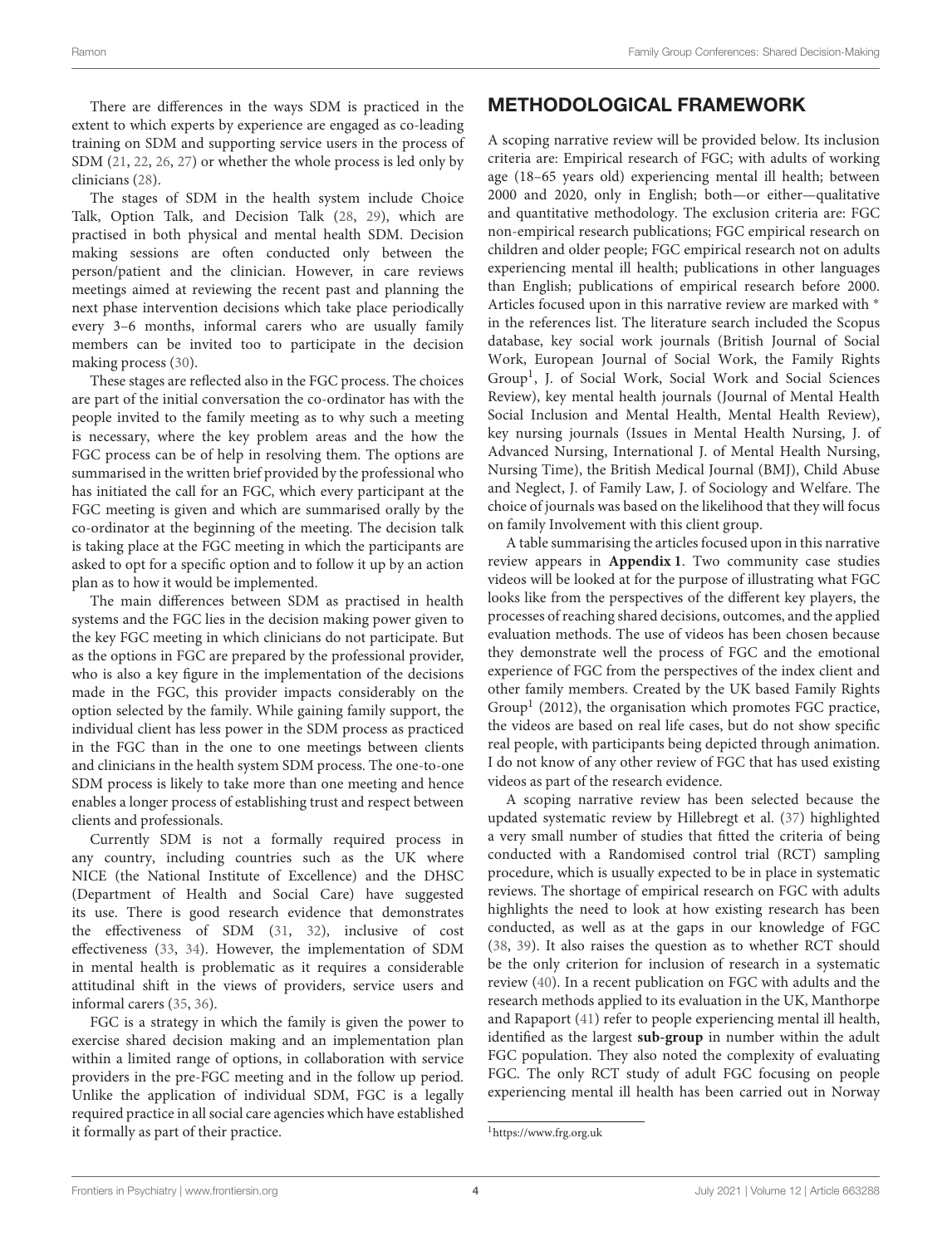[\(42](#page-8-35)[–45\)](#page-8-36) is described in the research evidence section below. The two community case studies are based on the analysis of a video of a mother experiencing mental ill health and a video of a daughter's point of view. The videos offer two complementary perspectives of FGC index clients of their expectations from the FGC alongside the decisions made at the family only meeting, and their reflections of the meeting.

### Research Evidence

Most of the existing FGC research focuses on child protection when the key issue is whether the child should be moved from his/her family, and in which the key worker has clear legal duties to be carried out. The key findings highlight considerable satisfaction from the process by the family members and the index client, yet with inconclusive outcomes [\(46\)](#page-8-37). Some, but not all, studies have a control group. Follow up time varied from one study to another, and most studies did not apply a randomised controlled sampling.

### Existing Systematic Literature Review on FGC With Adults Experiencing Mental Ill Health

Hillebregt et al. [\(37\)](#page-8-30) have provided the most recent systematic literature review of the key elements and effectiveness of family group decision making interventions in adult health and social care. The three key elements of this review consist of a plan with actions and goals, being family driven, covering three phases which include the follow up of implementation and evaluation [[\(37\)](#page-8-30), p. 2]. Only studies applying RCT were looked for.

Out of initial 1680 studies, only one met all criteria. Significantly better outcomes in increased social support, mental health and re-employment were demonstrated in the study up to week 23 by the experimental group, but these were not maintained at the end of the follow up year [[\(37\)](#page-8-30), p. 1]. Conducted by Malmberg-Heimonen et al. [\(42,](#page-8-35) [43\)](#page-8-38), it included 149 people with lived experience of mental ill health who have participated in FGC meetings, with the experimental group having an FGC experience, while the control group had treatment as usual. A mixed methods evaluation took place, including filling a questionnaire on social functioning, a mental ill health diagnostic assessment, and the GHQ-12 (General Health Questionnaire) as a measurement of health change at three points in time—prior to the FGC meeting, 3 months later, and 1 year later.

In addition, 15 of the participants were interviewed at the final follow up point [\(44\)](#page-8-39). The results highlighted a high satisfaction from the FGC process, positive change outcomes at the 3 months follow up, and neutral outcomes at the 12 months follow up in comparison to the outcomes of the control group. The final disappointing results have been explained by the participants as due to lack of reciprocity in social relations within the family and lack of follow up by providers. Attrition in numbers of participants took place too, from 149 to 108, as those who have not completed the FGC full three phases dropped out. The rate of the dropout raises the issue as to whether the RCT sample remained equally randomised at the end as it was at the beginning. Johansen [\(44\)](#page-8-39) analysed the therapeutic achievements of the 15 interviewees from the experimental group. These included enhancing self disclosure, dialogic communication, and improved family relationships; which are in fact significant achievements for the FGC strategy. It would therefore seem that while not achieving statistical significance, the outcomes for those interviewed have been positive.

### Promising Research

### **a. Research on FGC and its impact on social support, resilience and living conditions of index clients**

de Jong and Schout [\(47\)](#page-8-40), de Jong et al. [\(48–](#page-8-41)[50\)](#page-8-42), and carried out a large scale follow up research on 41 FGC meetings in terms of their impact on main participants' social support, resilience and living conditions as judged by the index clients, family members, and professionals. Of the total 473 participants (with about 11 participants per each FGC), 312 contributed to the follow up evaluation. A mixed methods evaluation was applied to the multiple case study analysis [\(51\)](#page-9-0), consisting of interviews and scoring between 1 and 10 of the interview responses. No control group was included in the research design, though there are comments about the index clients who did not complete the evaluation, concerning the likely difficulties that have prevented them from doing so. The FGC meetings were organised by the Public Mental Health Care (PMHC) of Groningen (northern Netherlands) for a client group consisting of people defined as difficult to engage with psychiatric services, experiencing severe mental ill health, addiction, debts, neglected households, and lack of self- care [[\(50\)](#page-8-42), p. 353]. The FGCs were aimed to enhance the informal support network which could reduce demand for professional care and economic costs, linked to values and conceptual frameworks of creating a more participatory society.

The follow up interviews and scoring of interview thematic content by the researchers took place between 1 and 6 months after the FGC meetings. Participants included index clients (called main participants), family members, the FGC coordinators, and professionals. Demographic data is included [[\(50\)](#page-8-42), Table 2, p. 12].

The results highlighted that the desired change in the three areas of social support, resilience and living conditions, took place in 33 of the 41 cases, reaching statistical significance. The more positive feedback came from the co-ordinators, followed by the clients, with the professionals providing a positive feedback but at a lower level (p. 12). The highest score was given to improvement of social networks, living conditions, and resilience. A small decrease in the wish for further professional care has also been noted.

Unlike other studies, this project demonstrates modest but positive outcomes of the FGC strategy on all three dimensions at the implementation phase, at both the quantitative and the qualitative evaluation facets. It does so with a population experiencing serious difficulties in key living domains, inclusive of mental ill health, many of whom were described as "seemingly hopeless cases" (p. 357). Hence, it indicates that FGC can enable positive impact on key psychosocial dimensions which are critical to success across most living domains. Statistical analysis which included t-tests, SPSS 20, and multi-level "nested modelling"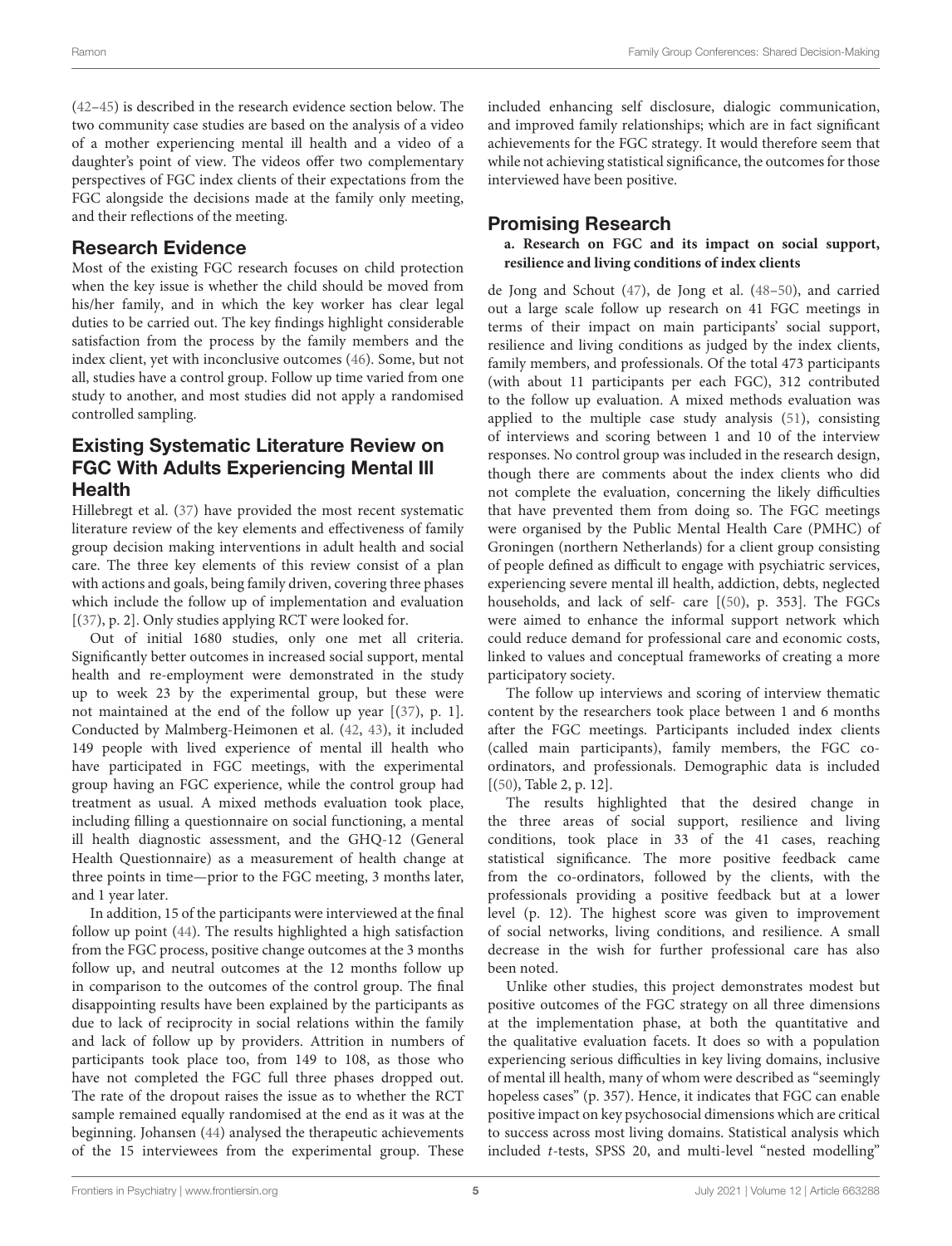analysis demonstrated statistically significant differences between the pre FGC measurements and the post FGC of the key change areas. The study did not aim to cover the degree of change in psychiatric ill health and medical intervention attributed to the FGC intervention.

A number of limitations are noted by the authors, such as having only retrospective reporting, and that not every participant was willing to participate in the evaluation (161 out of the 473 participants). A descriptive design was adopted, rather than an experimental one, the sampling did not follow an RCT model and a control group was not recruited. It is also noted that 30 requests for FGC made by professionals did not lead to an FGC meeting taking place, as the clients invited did not wish to share their problems with their family network, due to feeling ashamed of their situation. It is therefore possible that the finalised sample represents of those who could felt that they could cope with being ashamed about their lives while attending the FGC. It is also possible that the more positive rating by the co-ordinators, as compared with that of the referring professionals, might have been motivated by their greater involvement and motivation to succeed in the FGC.

### **b. FGC as a tool to reducing compulsory measures in psychiatric admission**

Compulsory admissions are known to limit the freedom of mental health service users, as well as to making them feel threatened and demeaned, and to curtail exercising personal agency [\(52,](#page-9-1) [53\)](#page-9-2).

Schout et al. [\(54\)](#page-9-3) looked at the conditions in which the use of FGC in reducing compulsory admission is not warranted, through the analysis of 17 cases of compulsory admission, following the multiple case study analysis [\(51\)](#page-9-0). They concluded that FGC will not be helpful when the client is in acute danger and has difficulties in communicating and making decision. It will also not be helpful when either the professionals working with the index client do not use FGC, or the client and their network are not open to its application. This issue was followed in their 2017 paper [\(54\)](#page-9-3), as well as by two additional papers led by Mejier et al. [\(55,](#page-9-4) [56\)](#page-9-5) which focuses on the contribution of FGC to reducing the use of compulsory measures in mental health settings through the exploration of new partnerships between clients, social networks and professionals [\(57\)](#page-9-6). Given that most hospitalised psychiatric patients do not stay at the stage of high risk and mental incapacity for long [\(58\)](#page-9-7) which justify the use of compulsory measures, this is an important issue for further development.

The proposed measures to reduce compulsory admission follow the logic of indirect social engineering, and include the elimination of nursing stations on wards, creating comfort rooms, family rooms, intensive care units, de-escalation of incidents, the deployment of peer supporters, crisis cards and advanced crisis plans, use of the Open Dialogue approach [\(59\)](#page-9-8) and the Dutch Resource Group Act (RACT) which facilitates involvement in social networks [\(60\)](#page-9-9). The added value of FGC within this framework is perceived to be focused on the value of family driven decision-making model and a social network strategy which reflect too the indirect social engineering approach. They have found that a one-off FGC may be insufficient to reduce the use of compulsory measures, and that it was applied as a last resort, likely to reduce its effectiveness. The articles by Mejier et al. [\(55,](#page-9-4) [56\)](#page-9-5) focused on innovative experimentation of developing promising practice in this complex and demanding area of the mental health system.

### **c. FGC effectiveness in reablement in comparison to three other types of family interventions**

Tew et al. [\(61–](#page-9-10)[63\)](#page-9-11) researched the impact and effectiveness of four types of family interventions, including FGC, with adults experiencing mental ill health in terms of reablement through improved use of personal agency and social interaction. Reablement has been defined as aiming to maximise users' independence, choice and quality of life [[\(64\)](#page-9-12), p. 4].

The reablement dimensions looked at in this study included personal empowerment and social participation. The four family interventions included systemic family therapy (SFT), behavioural family therapy (BFT), FGC, and the integrated systemic and behavioural approach (ISB). Conceptually this research follows the recovery approach, inclusive of the recovery capital concept [\(17\)](#page-8-11), and Sen's capability perspective [\(65\)](#page-9-13).

Methodologically a scoping review was conducted, and Yin's multiple embedded case study approach was applied [\(66\)](#page-9-14). Twenty-two families were involved; the service user, one family member and one professional per each family were interviewed. Participants filled in scorecards, in which rated positive change in each dimension was calculated by each interviewee on a 5 point Likert scale from 0.5 to 2.5, for the categories of negative change, no change, small change, substantial change, and major change [[\(66\)](#page-9-14), p. 869]. Positive change was found to be higher for service users and family members than the professionals. Change coincided with starting family meetings close to the time of the mental health crisis experienced by the index client.

Although there was no formal control group, this study provides a comparison of the effectiveness of FGC to reablement to three other models of family work. Outcomes for families participating in FGC were very good concerning social participation and good on personal empowerment [[\(17\)](#page-8-11), Table 4, p. 17]. Substantial work was required in preparing the FGC meeting to secure that the index client and the family will be in control, which often began while the service user was still in hospital or soon afterwards. FGC was particularly effective in sorting out practical issues rather than in reducing entrenched relationships. FGC and the ISB were more consistently focused on developing the family as a flexible supportive resource. Key elements in this process included the index client being in control, with the family network providing a secure base from which to jump off, rather than to be a safe haven. This study highlights the usefulness of the FGC approach to both policy and practice. According to the authors, the study limitations include that it offers a retrospective subjective perspective and that it is not matched demographically. The small number of families per each family intervention (between 5 and 7 families only) and the lack of follow up to check if the changes continue long term or not were additional limitations.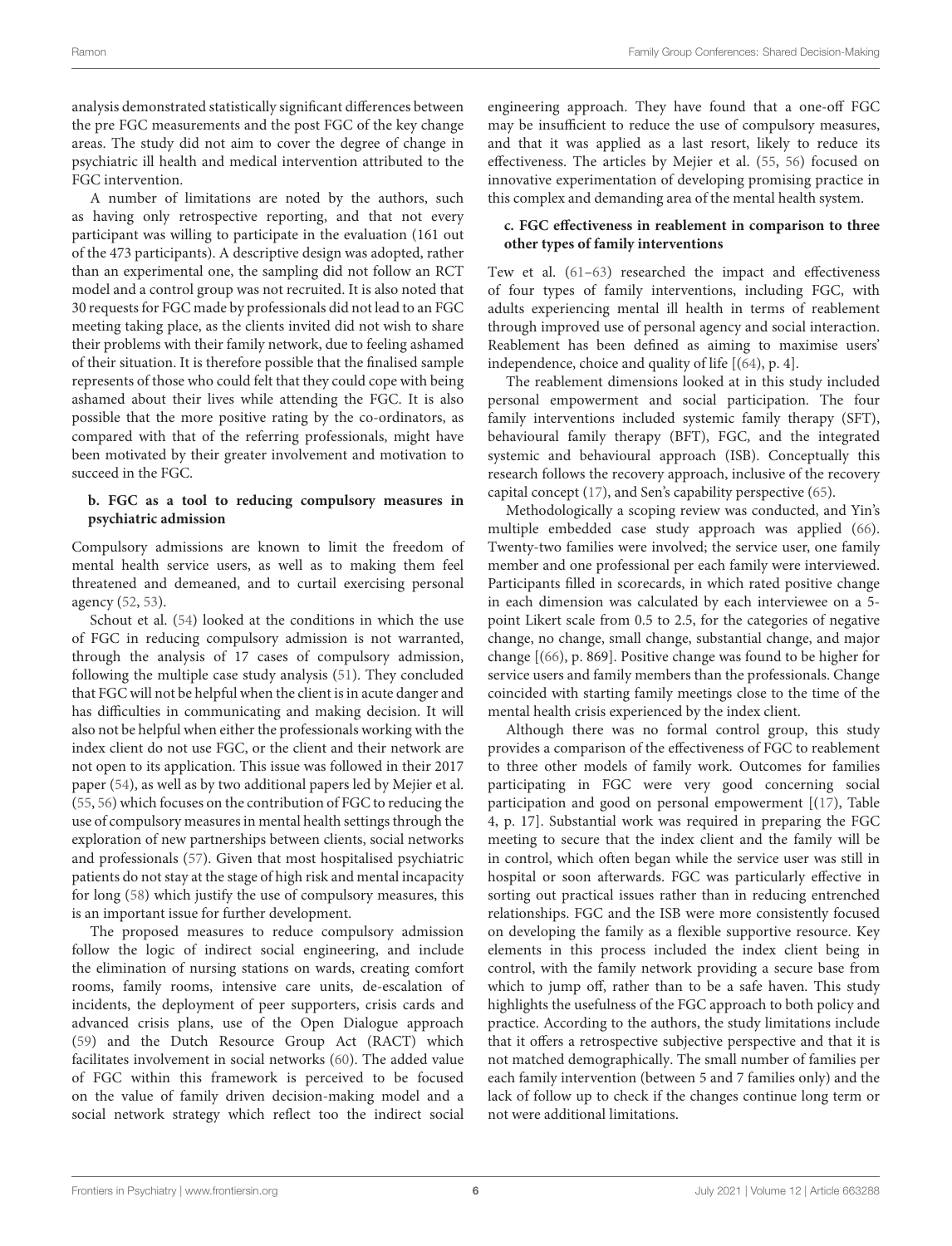### **d. FGC effectiveness in reducing economic costs**

There is some evidence concerning the economic saving as a result of applying the FGC method, though none is specific to adults experiencing mental ill health challenges. Guthrie [\(67\)](#page-9-15) mentions a saving of £7,000 per adult FGC in terms of the need to invest less than in a non FGC similar cases, and £77,380 in child FGC, based on a study by Marsh et al [\(68\)](#page-9-16) published in 1998. Munro et al. [\(69\)](#page-9-17) in a more updated study outcomes of a Daybreak project show that more of the FGC children stayed at home or with relatives, leading to a considerably lower cost (around £1,598) than children who required a placement outside their family home (around £17,557)  $[(69)$  $[(69)$ , p. 47]. There is no similar evaluation of adult Family Group Conferences.

If cost effectiveness would have been included in FGC evaluation, it would have shed more light on this issue (see further comment on this theme in the Discussion section list of missing issues). However, cost effectiveness analysis, which is taking place in mental health evaluation research [\(33,](#page-8-26) [34\)](#page-8-27), does not appear to have been conducted in any of the FGC studies on either children or adults. This analysis would include the calculation of the economic cost, as well as the improvement in quality of life dimensions before and after the FGC meeting and the implementation of its action plan took place. This omission is neither acknowledged, nor explained, in the existing studies.

### **e. Community case studies: [https://www.youtube.com/](https://www.youtube.com/watch?v=YEDg0FPqGZc) [watch?v=YEDg0FPqGZc](https://www.youtube.com/watch?v=YEDg0FPqGZc)**

These two case studies (outlined in **[Appendix 2](#page-7-5)**) are aimed to provide a thick description [\(70\)](#page-9-18) of the ambiguous range of thoughts and emotions concerning the forthcoming FGC meeting and its aftermath the mother and daughter portrayed in the videos had.

# **DISCUSSION**

### Attitudes to Working With Adults Experiencing Mental Ill Health Challenges

The paucity of applying FGC to adults in general, noted by Guthrie [\(67\)](#page-9-15) as well as by Manthorpe and Rapaport [\(41\)](#page-8-34), and specifically to adults experiencing mental ill health, requires a further exploration. For example, there are only 10 local authorities in the UK practicing FGC with adults, although the size of the adults of working age population is much larger than that of young people below 18 [[\(41\)](#page-8-34), Table 2, p. 7]. Is it an indirect statement about less readiness to invest in adults? Is the lower level of readiness to do so due to the belief that less can be achieved with them than with children, or that adults deserve less than children do? Perhaps it is also a statement about the fact that there are more adult in need of complex intervention but fewer workers to meet this need. Guthrie [\(67\)](#page-9-15) proposes that this is due to the wide variety of the adult population group and the challenge of measuring a wide range of outcomes.

It is also possible that while the key decisions in working with children are whether to move the child away from their family or not to do so, as well as to return the child back to the family, key decisions concerning adults experiencing mental ill health are not so clear cut, with neglect and abuse of the latter being infrequently the highlighted key issues. Given the emphasis in Western culture countries on non-institutionalisation, and the recognition of the possibility of leading a meaningful life without the disappearance of all symptoms subsumed under the heading of the recovery approach for people experiencing mental ill health, SDM is likely to be focused on rehabilitative activities and social interaction alongside the use of medication. Family interventions come to the fore when family relationships are recognised as being problematic and impacting negatively on index clients and family members.

### Methodological Issues

The value of the taken for granted application of RCT as the golden design in the evaluation of FGC is questioned by de Jong et al. [\(48\)](#page-8-41), de Jong and Schout [\(71\)](#page-9-19), and Schout [\(72\)](#page-9-20). They suggest that the complexity of researching FGC requires a highly nuanced approach, which qualitative research methodology would be more suitable for, while acknowledging that a qualitative methodology depends on the interpretative perspective of the researchers. Thus, the assumed suitability of RCT as the best research design is doubted in favour of a framework which will attend to multiplicity, polyvalence and interference, which they call "interplexity" [[\(71\)](#page-9-19), p. 164]. The complexity of the evaluation of FGC is indeed considerable, and requires further consideration.

The lack of control groups in most of the studies requires further attention too. On the one hand it could be argued that FGC has a comparative dimension from the outset, namely in looking at changes due to experiencing the FGC processes by the index client vs. their family members. On the other hand a comparison with a control group unexposed to FGC while experiencing similar difficulties is likely to provide a more robust comparison. However, having a control group would require a more demanding research design, financial cost, and time.

### Key Findings Concerning the Process of FGC

The research evidence covered above highlights that this group of adult participants in FGC is on the whole satisfied with the process of the strategy and the empowering SDM component it contains, even though the index clients come with a high level of poor self-image, difficult relationships with their families, and of poor social position of long-term duration. This in itself is an indication of the power of the approach to unhook past failures, to lead to at least temporary improvement in these central psychosocial functioning areas, and to enhance the readiness to collaborate better in the future. The indicated potential for economic cost effectiveness—especially in reducing periods of compulsory admissions—is an additional incentive for the systematic use of FGC with this population group.

# Key Outcomes Findings

The outcomes focused upon in the research projects were about psychosocial improvements of the index clients and of increasing their family network both quantitatively and qualitatively. These positive changes have taken place soon after the FGC meeting for most index clients. However, the outcomes of FGC at the follow up stages were less satisfactory than the process, an issue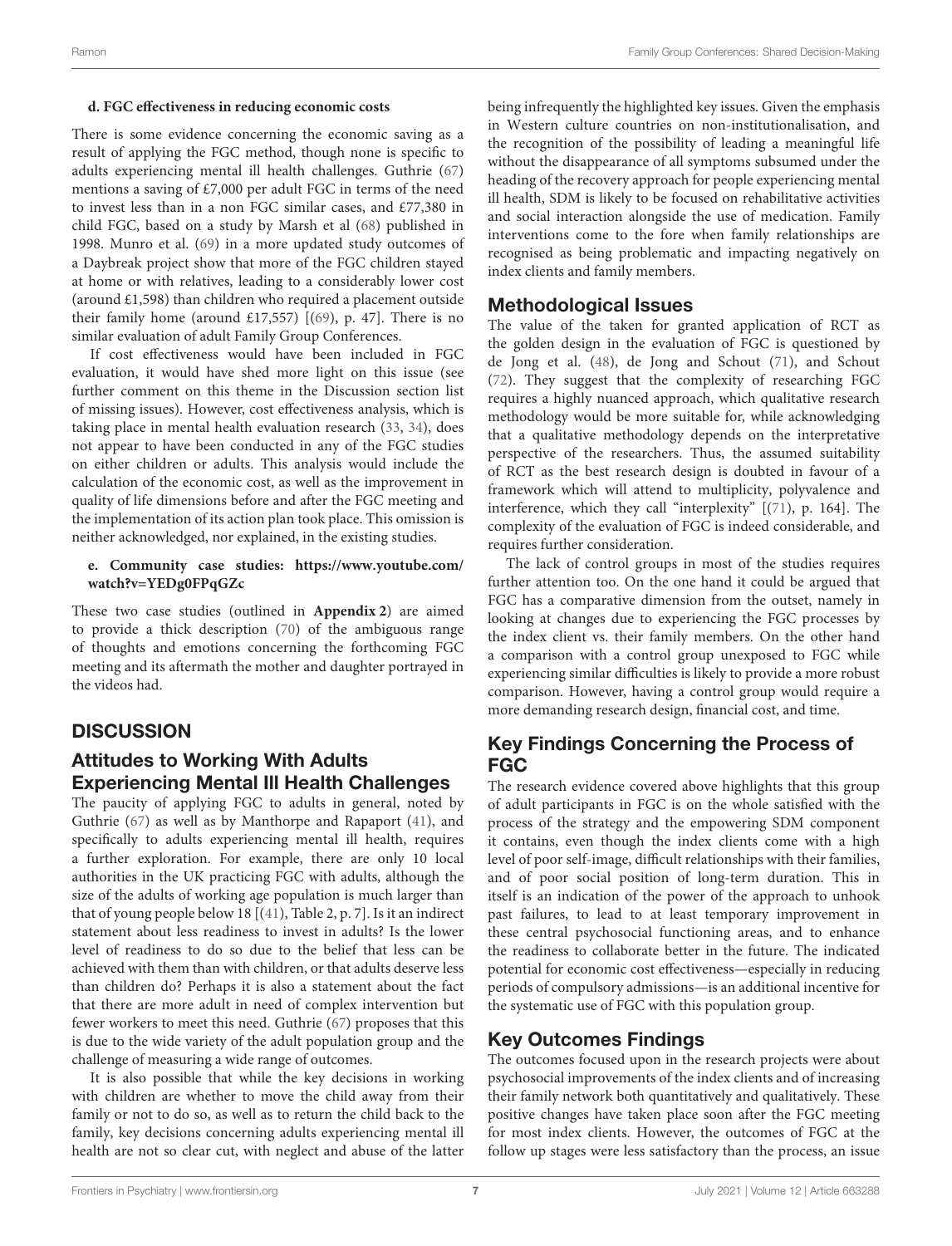explained by the problematic implementation phase in terms of reduced reciprocal relationships and insufficient contact offered by the providers to the index clients. This phase is crucial for the success of the FGC action plan, yet it is not clear from existing research if it does receive the investment it requires in having a skilled workforce for further work with the index client and their family network.

### Missing Issues

#### **a. Including shame as an FGC issue**

Including shame as an explicit content and methodological issue seems to be a problem area It has clearly emerged in the FGC video cases, and in the de Jong et al. [\(49\)](#page-8-43) post FGC evaluation. It is likely to be an issue in other strategies of SDM in mental health, such as periodical care management reviews with informal and formal carers alongside the index client. It appears as an indirect issue in stigma reduction, but it has hardly been addressed either in reflection on research or practice.

#### **b. Psychiatric Medication Management Issues**

Unlike in individualised shared decision making, where medication management is often discussed, it has not come up in FGC studies of adults experiencing mental ill health challenges. This may be the case due to the lack of involvement of psychiatrists or nurses who are the perceived experts in managing medication, in leading FGC projects with this group. It may be due to the clear preference of FGC researchers to home on psychosocial issues, thus ignoring the significance of psychiatric medication management control for the index client-patient, and for their family members. All too often clients do not wish to take prescribed medication due to the adverse effects of the medication they have been prescribed, to which many carers respond by putting pressure on the clients to take the medication as prescribed, leading to medication compliance becoming a bone of contention in their family relationships. The Israeli based Keshet (Rainbow) training programme offers an example of focusing on providing carers with communication skills that enables the diffusion of the emotional and power struggles between parents and their adult son or daughter who experiences mental illness challenges and leads to more collaborative relationships around this crucial issue [\(73\)](#page-9-21) which has not reached as yet the agenda of FGC with this client group.

#### **c. Missing cost effectiveness measurements**

Cost effectiveness analysis, which is taking place in mental health evaluation research [\(33,](#page-8-26) [34\)](#page-8-27), does not appear to have been

### **REFERENCES**

- <span id="page-7-0"></span>1. Love C. Family group conferences: cultural origins sharing appropriation. In: Burford G, Hudson J, editors. Family Group Conferences. London: Routledge (2000).
- <span id="page-7-1"></span>2. <sup>∗</sup> Schout G, van Dijk M, Meijer E, Laneweer E. The use of family group conference in mental health: barriers for implementation. J Soc Work. (2017) 17:52–70. doi: [10.1177/1468017316637227](https://doi.org/10.1177/1468017316637227)

conducted in any of the FGC studies for either children or adults. If applied, this analysis would have provided the calculation of the economic cost, as well as the improvement in quality of life dimensions before and after the FGC meeting and the implementation of its action plan took place. This would have added two central dimensions to the evaluation. This omission is neither acknowledged, nor explained, in the existing studies. It might be reflecting the pre-occupation at this early stage of applying FGC to adults experiencing mental ill health challenges with key psychosocial themes.

d. Missing a thorough impact analysis of barriers and facilitators to the continuation of the achievements reached in the FGC initial meeting across the implementation stage.

### **CONCLUSION**

The discussion section has highlighted several achievements of existing empirical studies of applying FGC to adults experiencing mental ill health and their family network. While more good quality studies of the impact of FGC are needed, preferably of mixed methods design led by a qualitative methodological framework, the results of existing FGC with adults experiencing mental ill health are similar to the updated research on FGC with children [\(46\)](#page-8-37). They indicate that the FGC meeting is experienced positively by all participants, though many of the index clients have had a high number of difficulties and past failures, as an empowering method that opens up communication and support options which have been hitherto blocked, as well as enables SDM to take place. The stumbling point to ensuring the continuation of these achievements seems to be located at the implementation stage. The Discussion section has highlighted several missing issues from the current FGCs agenda. Finally, whether an RCT design should be a must or not in FGC research is a mooted point, as already mentioned above. It seems to me that at this initial stage of evaluating FGC with adults experiencing mental ill health there is a place for more than one approach to the issue of sampling design.

### AUTHOR CONTRIBUTIONS

SR conceived and wrote the whole article.

### SUPPLEMENTARY MATERIAL

<span id="page-7-5"></span>The Supplementary Material for this article can be found [online at: https://www.frontiersin.org/articles/10.3389/fpsyt.](https://www.frontiersin.org/articles/10.3389/fpsyt.2021.663288/full#supplementary-material) 2021.663288/full#supplementary-material

- <span id="page-7-2"></span>3. Parkinson K, Rogers M. Addressing domestic abuse through FGCs. In: Edwards D, Parkinson K, editors. Family Group Conference in Social Work: Involving Families in Social Care Decision Making. Bristol: Policy Press (2018). p. 123–40. doi: [10.1332/policypress/9781447335801.003.0008](https://doi.org/10.1332/policypress/9781447335801.003.0008)
- <span id="page-7-3"></span>4. Edwards D, Parkinson K, editors. Family Group Conference in Social Work: Involving Families in Social Care Decision Making. Bristol: Policy Press (2021).
- <span id="page-7-4"></span>5. <sup>∗</sup>Barn R, Das C. Family group conferences and cultural competence in social work. Brit J Soc Work. (2016) 46:942–59. doi: [10.1093/bjsw/bcu105](https://doi.org/10.1093/bjsw/bcu105)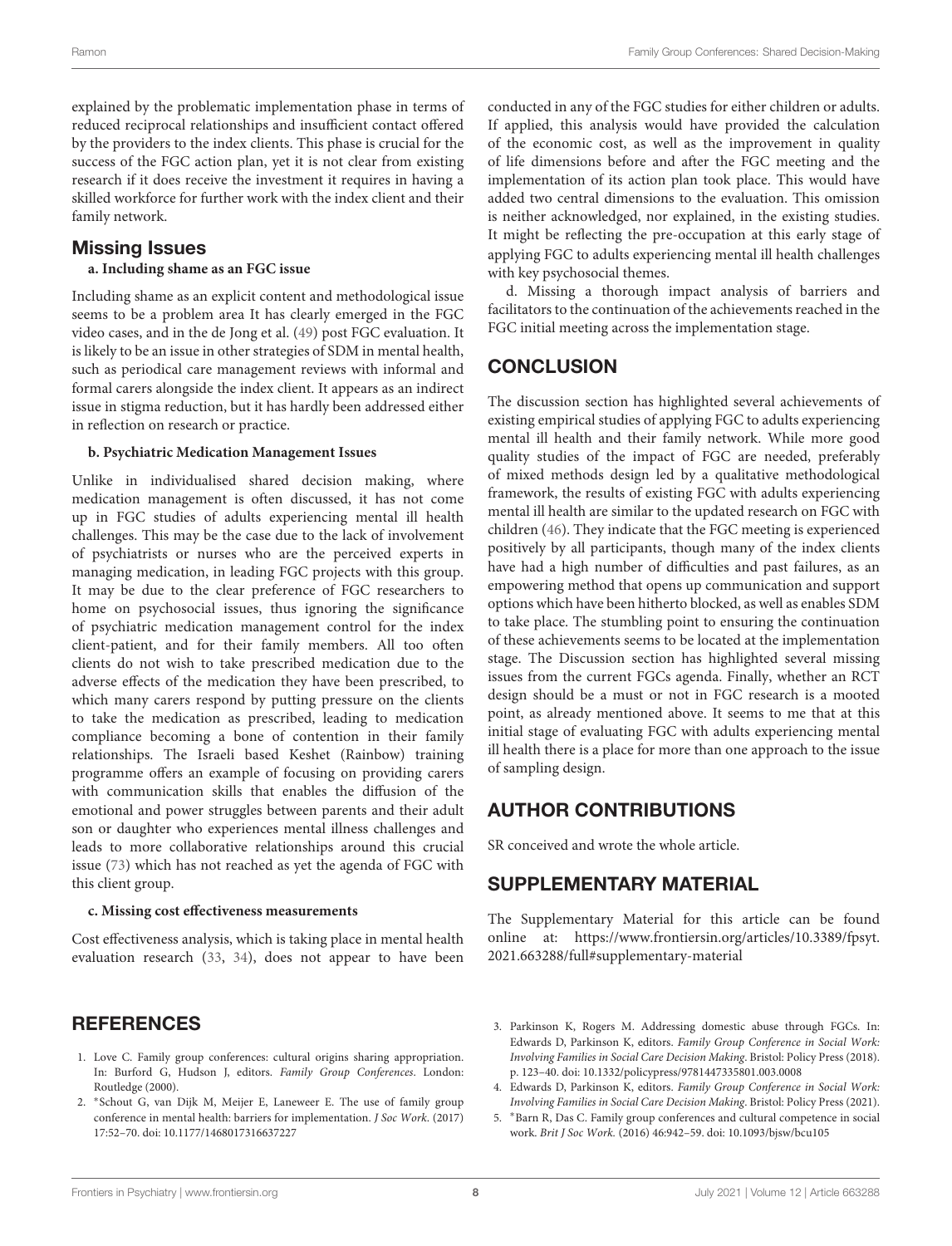- <span id="page-8-0"></span>6. Corrigan PW, Watson AC, Barr L. The self-stimga of mental illness: implications for self-esteem. J Soc Clin Psychol. (2006) 25:875–84. doi: [10.1521/jscp.2006.25.8.875](https://doi.org/10.1521/jscp.2006.25.8.875)
- <span id="page-8-1"></span>7. Stanley N, Manthorpe J, Penhale B, editor. Institutional Abuse: Perspectives Across the Life Course. London: Routledge (1999).
- <span id="page-8-2"></span>8. Hutchinson J, Gilbert D, Papworth R. Implementing supported employment: lessons for the making individual placement and support (IPS) work project. Int. J. Environ. Res. Public Health. (2018) 15:1507–45. doi: [10.3390/ijerph15071545](https://doi.org/10.3390/ijerph15071545)
- <span id="page-8-3"></span>9. Caplan G. Principles of Preventive Psychiatry. New York, NY: Basic Books (1964).
- <span id="page-8-4"></span>10. Tedeschi RG, Shakespeare-Finch J, Taku K, Calhoun LG. Posttraumatic Growth: Theory, Research and Applications. New York, NY: Routledge (2018).
- <span id="page-8-5"></span>11. Mazor Y, Gelkopf M, Mueser KT, Roe D. Posttraumatic growth in psychosis. Front Psychiatry. (2016) 7:202. doi: [10.3389./fpsyt.2016.00202](https://doi.org/10.3389./fpsyt.2016.00202)
- <span id="page-8-6"></span>12. Davidson L. Living Outside Mental Illness: Qualitative Studies. New York, NY: New York University (2003).
- <span id="page-8-7"></span>13. Ramon S, Healy W, Renouf N. International Recovery from Mental Illness as an Emergent Concept and Practice in Australia and Britain. Int J Soc Psychiatry. (2007) 53:108–22.
- <span id="page-8-8"></span>14. Chamberlin J. On Our Own: Patients Controlled Alternatives to Mental Health Services. New York, NY: Haworth Press (1979).
- <span id="page-8-9"></span>15. Rapp CA, Goscaha RJ. The Strengths Model: A Recovery Oriented Approach to Mental health Services. New York, NY: Oxford University Press (2011).
- <span id="page-8-10"></span>16. Van der Gaag M, Snijees TAB. The resources generator: social capital quantification with concrete items. Soc Netw. (2005) 27:1–29. doi: [10.1016/j.socinet.2004.10.001](https://doi.org/10.1016/j.socinet.2004.10.001)
- <span id="page-8-11"></span>17. Tew J. Recovery capital: what enables a sustainable recovery from mental health difficulties? Eur J Soc Work. (2013) 16:360– 74. doi: [10.1080/13691457.2012.687713](https://doi.org/10.1080/13691457.2012.687713)
- <span id="page-8-12"></span>18. Rapaport J, Poirier Baiani. G. Role theory and family values - a conceptual framework for family and social role reciprocation. Res Policy Plan. London (2017) 32:169–82.
- <span id="page-8-13"></span>19. Gillard S, Foster R, Gibson S, Goldsmith L, Marks G, White S. Describing a principled-based approach to developing and evaluating peer workers roles as peer support moves into mainstream health services. Mental Health Soc Inclus. (2017) 21:133–43. doi: [10.1108/MHSI-03-2017-0016](https://doi.org/10.1108/MHSI-03-2017-0016)
- 20. Jackson N, Trojanowski L, Dewa S. What do peer support workers do? A job description. BMC Health Serv Res. (2012) 12:205. doi: [10.1186/1472-6963-12-205](https://doi.org/10.1186/1472-6963-12-205)
- <span id="page-8-14"></span>21. Simmons M, Batchelor S, Dinopolous-Bick T, Howe D. The choice project peer workers promoting shared decision making at a youth mental health service. Psychiatr Serv. [\(2017\) 68:764–70. doi: 10.1176/appi.ps.2016](https://doi.org/10.1176/appi.ps.201600388) 00388
- <span id="page-8-15"></span>22. Deegan PE, Rapp CA, Holter M, Riefer M. A program to support shared decision making in an outpatient medication clinic. Psychiatr Serv. [\(2008\) 59:603–5. doi: 10.1176/ps.2008.59.](https://doi.org/10.1176/ps.2008.59.6.603) 6.603
- <span id="page-8-16"></span>23. Morant N, Kaminskiy E, Ramon S. Shared decision making for psychiatric medication management: beyond the micro-social. Heath Expect. (2015) 15:1002–14. doi: [10.1111/hex.12392](https://doi.org/10.1111/hex.12392)
- <span id="page-8-17"></span>24. Hamman J. "How to speak to your psychiatrist": shared decision making for inpatients with schizophrenia. Psychiatr Serv. (2011) 62:1218– 21. doi: [10.1176/ps.62.10.pss6210\\_1218](https://doi.org/10.1176/ps.62.10.pss6210_1218)
- <span id="page-8-18"></span>25. Zizman-Ilani Y, Corbenko KO, Shem D, Elwyn G. Comparing digital vs. paper decisionaid about the use of anti-psychotic medication client, clinician, caregiver and administrator perspective. Int J Pers Centred Med. (2017)  $7:21-30.$
- <span id="page-8-19"></span>26. MacDonald-Wilson KL, Hutchison SI, Deegan PE. A successful implementation strategy to support adoption of shared decision making in mental health services. Commun Mental Health J. (2016) 37:5.
- <span id="page-8-20"></span>27. Ramon S, Brooks H, Rae S, O'Sullivan MJ. Key issues in the process of implementing shared decision making in mental health practice. Mental Health Rev J[. \(2017\) 22:257–74. doi: 10.1108/MHRJ-01-2017-](https://doi.org/10.1108/MHRJ-01-2017-0006) 0006
- <span id="page-8-21"></span>28. Elwyn G, Frosch D, Thomson R, Joseph-Williams. N. Shared decision making: a model for clinical practice. J Gen Int Med. (2012) 27:1361-7. doi: [10.1007/s11606-012-2077-6](https://doi.org/10.1007/s11606-012-2077-6)
- <span id="page-8-22"></span>29. Elwyn G, Durand MA, Song J. A three-talk model for shared decision making: multistage consultation process. BMC. (2017) 359:j4891. doi: [10.1136/bmj.j4891](https://doi.org/10.1136/bmj.j4891)
- <span id="page-8-23"></span>30. Doddy O, Butler M, Lyons R, Newman D. Family experiences of involvement in care planning in mental health services: an integrative literature review. J Mental Health Nurs. (2017) 24:412–30. doi: [10.1111/jpm.12369](https://doi.org/10.1111/jpm.12369)
- <span id="page-8-24"></span>31. Durant MA, Carpenter L, Dolan H, Bravo P, Mann M, Bunn F, et al. Intervention design to support shared decision making reduce health inequalities? A systematic review and meta-analysis. PLoS ONE. (2014) 9:e94670. doi: [10.1371/journal.pone.0094670](https://doi.org/10.1371/journal.pone.0094670)
- <span id="page-8-25"></span>32. Stovell D, Morrison AP, Panayiotou M, Hutton P. Shared treatment decision-making and empowerment-related outcomes in psychosis: systematic review and meta-analysis. Brit J Psychiatry. (2016) 209:23–8. doi: [10.1192/bjp.bp.114.158931](https://doi.org/10.1192/bjp.bp.114.158931)
- <span id="page-8-26"></span>33. McCrone P, Craig TJ, Power P, Garety PA. Cost effectiveness of an early intervention services for people with psychosis. Brit J Psychiatry. (2010) 196:377–82. doi: [10.1192/bjp.bp.109.065896](https://doi.org/10.1192/bjp.bp.109.065896)
- <span id="page-8-27"></span>34. Aceituno D, Vera N, Prince M, McCrone P. Cost-effectiveness of early intervention in psychosis: systematic review. Brit J Psychiatry. (2019) 215:388– 94. doi: [10.1192/bjp.2018.298](https://doi.org/10.1192/bjp.2018.298)
- <span id="page-8-28"></span>35. Bradley E, Green D. Involved, inputting or informing "shared decision making" in adult mental health care. Health Expect. (2017) 21:192– 200. doi: [10.1111/hex.12601](https://doi.org/10.1111/hex.12601)
- <span id="page-8-29"></span>36. Slade M. Implementing shared decision making in routine mental health care. World Psychiatry. (2017) 16:146–53. doi: [10.1002/wps.20412](https://doi.org/10.1002/wps.20412)
- <span id="page-8-30"></span>37. <sup>∗</sup>Hillebregt C, Scholten E, Post M, Visser-Meily J, Ketelaar M. Family group decision making interventions in adult health care and welfare: a systematic review of its key elements and effectiveness. BMJ Open. (2019) 9:e026768. doi: [10.1136/bmjopen-2018-026768](https://doi.org/10.1136/bmjopen-2018-026768)
- <span id="page-8-31"></span>38. Arksey H, O'Malley L. Scoping studies: towards methodological framework. Int J Soc Res Methodol. (2005) 8:19–32. doi: [10.1080/1364557032000119616](https://doi.org/10.1080/1364557032000119616)
- <span id="page-8-32"></span>39. Colquhon HL, Levac C, Obrien KK. Scoping review: time for clarifying definition, methods and reporting. J Clin Epidemiol. (2014) 67:1291– 94. doi: [10.1016/j.jclinepi.2014.03.013](https://doi.org/10.1016/j.jclinepi.2014.03.013)
- <span id="page-8-33"></span>40. Munn Z, Peters MD, Stern C. Systematic review or scoping review? Guidance for authors when choosing between a systematic or scoping review approach. BMC Med Res Methodol. (2018) 18:43. doi: [10.1186/s12874-018-0611-x](https://doi.org/10.1186/s12874-018-0611-x)
- <span id="page-8-34"></span>41. Manthorpe J, Rapaport J. Researching FGC in Adult Services Methods Review. London: NIHR School for Social Care Research (2020).
- <span id="page-8-35"></span>42. <sup>∗</sup>Malmberg-Heimonen I. The effects of Family Group Conferences on social support and mental health for longer-term social assistance recipients in Norway. Brit J Soc Work. (2011) 41:949–67. doi: [10.1093/bjsw/bcr001](https://doi.org/10.1093/bjsw/bcr001)
- <span id="page-8-38"></span>43. <sup>∗</sup>Malmberg-Heimonen I, Johansen S. Understanding the longer-term effects of family group conferences. Eur J Soc Work. (2014) 17:556−71.
- <span id="page-8-39"></span>44. <sup>∗</sup> Johansen L. Therapeutic features of the family group conference model when applied for long-term social assistance recipients. *J Fam Soc Work.* (2020) 23:272–92. doi: [10.1080/10522158.2019.1709245](https://doi.org/10.1080/10522158.2019.1709245)
- <span id="page-8-36"></span>45. <sup>∗</sup> Johansen L. Psycho-social processes and outcomes of family group conferences for long-term social assistance recipients. Brit J Soc Work. (2014) 44:145–62. doi: [10.1093/bjsw/bcs100](https://doi.org/10.1093/bjsw/bcs100)
- <span id="page-8-37"></span>46. Nuromatov BU, Foster C, Bezeczky Z, Owen J, El-Banna A, Mann M, et al. Impact of Shared Decision-Making Family Meetings on Children's Out-of- Home Care, Family Empowerment and Satisfaction: A Systematic Review. Cardiff: What Works for Children Social care Centre, Cardiff University (2020).
- <span id="page-8-40"></span>47. <sup>∗</sup>de Jong G, Schout G. FGC in public mental health care: an exploration of opportunities. Int J Mental Health Nurs. (2011) 20:63–74. doi: [10.1111/j.1447-0349.2010.00701.x](https://doi.org/10.1111/j.1447-0349.2010.00701.x)
- <span id="page-8-41"></span>48. de Jong G, Schout G, Abma T. Examining the effects of family group conferences with randomised controlled trials: the golden standard? Brit J Soc Work. (2015) 45:1623–9. doi: [10.1093/bjsw/bcv027](https://doi.org/10.1093/bjsw/bcv027)
- <span id="page-8-43"></span>49. <sup>∗</sup>de Jong G, Schout G, Meijer E, Mulder CL, Abma T. Enabling social support and resilience: outcomes of Family Group Conferencing in public mental health care. Eur J Soc Work. (2016) 19:731–48. doi: [10.1080/13691457.2015.1081585](https://doi.org/10.1080/13691457.2015.1081585)
- <span id="page-8-42"></span>50. <sup>∗</sup>de Jong G, Schout G, Abma T. The process of FGC in public mental health care: a multiple case study. Brit J Soc Work. (2018) 48:353– 70. doi: [10.1093/bjsw/bcx037](https://doi.org/10.1093/bjsw/bcx037)